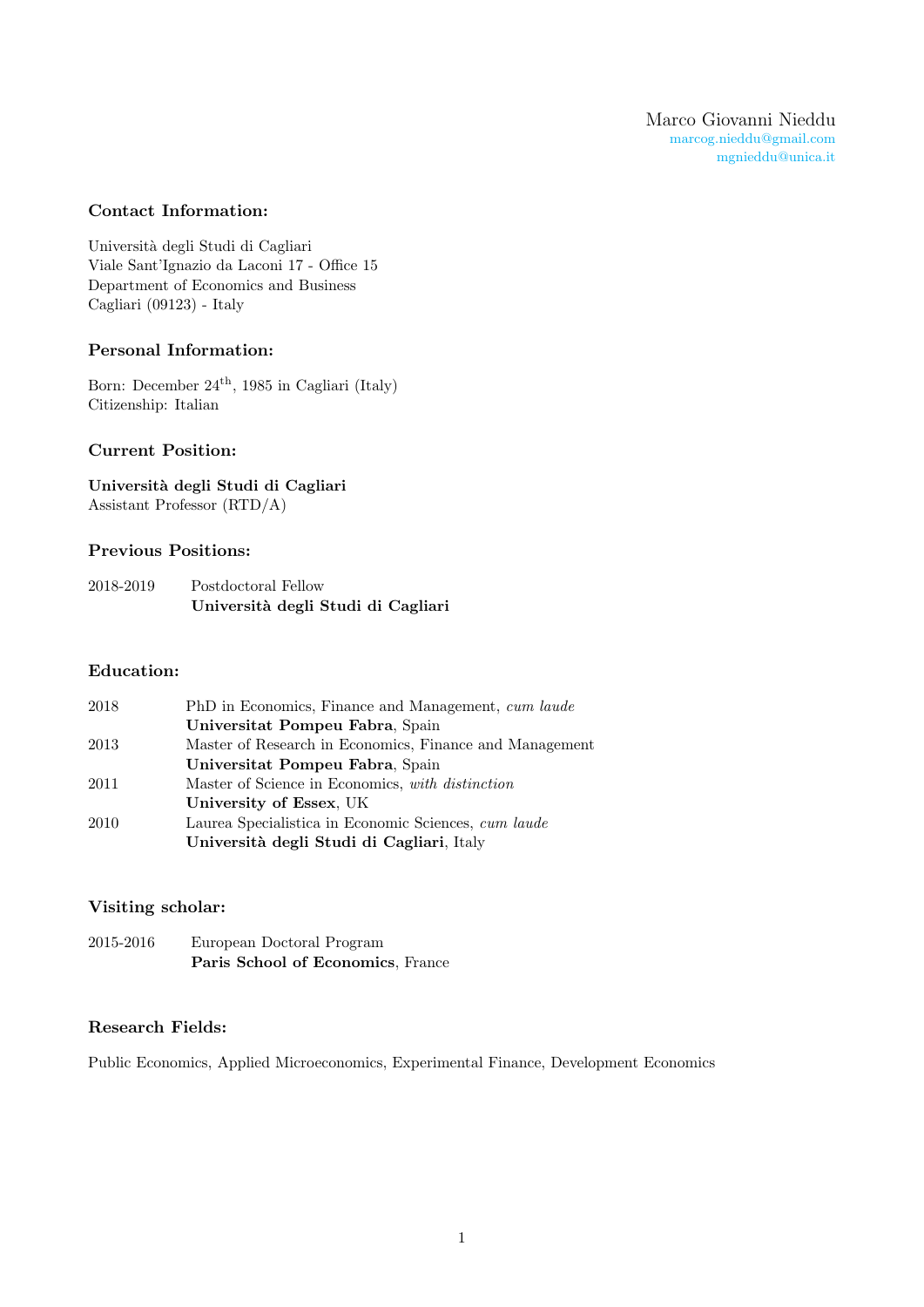### Publications:

The Effectiveness of Promotion Incentives for Public Employees: Evidence from Italian Academia (with Lorenzo Pandolfi) Economic Policy, forthcoming, DOI: https://doi.org/10.1093/epolic/eiac017

Cutting Through the Fog: Financial Literacy and Financial Investment Choices (with Lorenzo Pandolfi) Journal of the European Economic Association, 2021, Volume19, Issue1, Pages: 237-274 DOI: https://doi.org/10.1093/jeea/jvz081

# Working Papers:

Teacher Compensation and Structural Inequality: Evidence from Centralized Teacher School Choice in Peru

(with Matteo Bobba, Tim Ederer, Gianmarco León-Ciliotta, and Christopher Neilson) NBER Working Paper No. 29068, 2022

Depowering Risk: Vehicle Power Restriction and Teen Driver Accidents in Italy (with Silvia Balia and Rinaldo Brau) HEDG Working Paper No. 21/06, 2021 R&R at Journal of Law and Economics

Political Selection and Monetary Incentives in Local Parliamentary Systems (with Andrea Caria and Fabio Cerina) CRENoS Working Paper 21-09, 2022

### Conference and Seminar Presentations

| 2022 | Economics Seminar (Università degli Studi di Cagliari)                                 |
|------|----------------------------------------------------------------------------------------|
|      | "Antonio Pigliaru" Workshop on Social Norms and Cultural Codes (Cagliari)              |
|      | Empirical Health Economics Workshop 2022 (JRC)                                         |
| 2021 | ICEEE 2021 - 9th Italian Congress of Econometrics and Empirical Economics              |
|      | Economics Seminar (Università Ca' Foscari)                                             |
|      | 74 <sup>th</sup> Economic Policy Panel Meeting                                         |
| 2020 | XXXII SIEP WEB Conference                                                              |
| 2019 | CRENoS Workshop (Orani, Italy)                                                         |
| 2018 | European Winter Meeting of the Econometric Society (Naples)                            |
|      | Economics Seminar (JRC-ISPRA)                                                          |
|      | Petralia Applied Economics Workshop (Petralia Sottana, Italy)                          |
|      | Economics Seminar (Università degli Studi di Cagliari)                                 |
| 2017 | Wages and the Labor Market Workshop (Labor Institute for Economic Research, Helsinki); |
|      | 2 <sup>nd</sup> IZA Workshop: The Economics of Education (IZA, Bonn);                  |
|      | EDP Jamboree (University of Bonn);                                                     |
|      | LPD Seminar (UPF, Barcelona);                                                          |
|      | CSEF Seminar (CSEF, Naples)                                                            |
| 2016 | Applied Economics Seminar (Paris School of Economics)                                  |
| 2014 | Management and Behavioural Research Seminar (UPF, Barcelona)                           |
|      |                                                                                        |